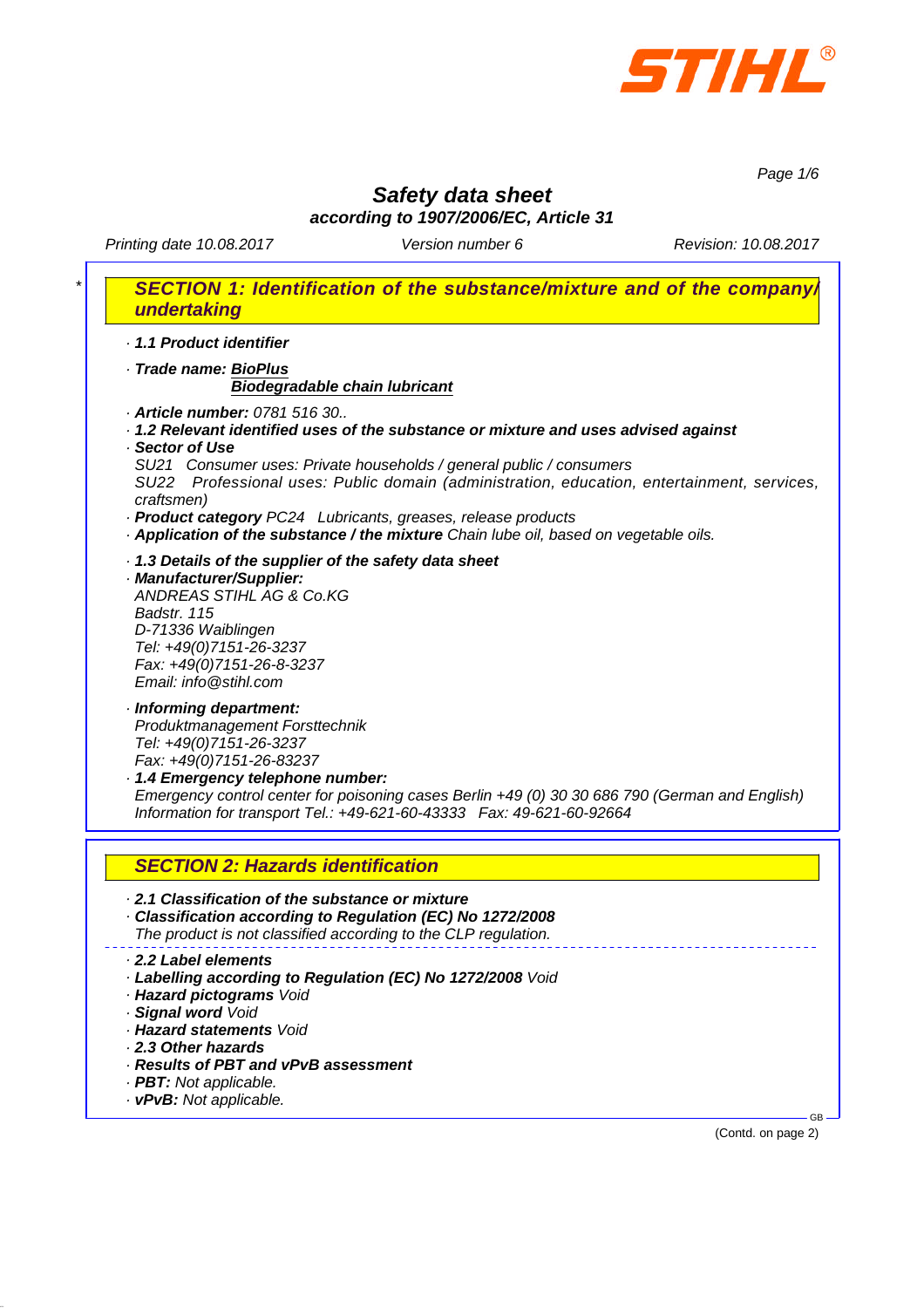*according to 1907/2006/EC, Article 31*

Printing date 10.08.2017 **Version number 6** Revision: 10.08.2017

*Trade name: BioPlus*

*Biodegradable chain lubricant*

(Contd. of page 1)

#### *SECTION 3: Composition/information on ingredients*

*· 3.2 Chemical characterisation: Mixtures*

- *· Description: Chain lube oil, based on vegetable oils, with additives.*
- *· Dangerous components: Void*

*· Additional information For the wording of the listed hazard phrases refer to section 16.*

### *SECTION 4: First aid measures*

- *· 4.1 Description of first aid measures*
- *· After inhalation Supply fresh air; consult doctor in case of symptoms.*
- *· After skin contact Instantly wash with water and soap and rinse thoroughly.*
- *· After eye contact*

*Rinse opened eye for several minutes under running water. If symptoms persist, consult doctor. · After swallowing*

- *Rinse out mouth and then drink plenty of water.*
- *Do not induce vomiting; instantly call for medical help.*
- *· 4.2 Most important symptoms and effects, both acute and delayed No further relevant information available.*
- *· 4.3 Indication of any immediate medical attention and special treatment needed No further relevant information available.*

## *SECTION 5: Firefighting measures*

- *· 5.1 Extinguishing media*
- *· Suitable extinguishing agents*

*Extinguishing powder, foam or water jet. Fight larger fires with water jet or alcohol-resistant foam. · For safety reasons unsuitable extinguishing agents Water with a full water jet.*

- *· 5.2 Special hazards arising from the substance or mixture*
- *Can be released in case of fire Carbon monoxide (CO)*
- *· 5.3 Advice for firefighters*
- *· Protective equipment: Wear self-contained breathing apparatus.*

## *SECTION 6: Accidental release measures*

*· 6.1 Personal precautions, protective equipment and emergency procedures Particular danger of slipping on leaked/spilled product. The usual precautionary measures should be adhered to general rules for handling chemicals. · 6.2 Environmental precautions: Inform respective authorities in case product reaches water or sewage system. Do not allow to enter drainage system, surface or ground water. · 6.3 Methods and material for containment and cleaning up: Absorb with liquid-binding material (sand, diatomite, universal binders) and disposal in suitable containers. · 6.4 Reference to other sections See Section 7 for information on safe handling. See Section 8 for information on personal protection equipment. See Section 13 for information on disposal.* GB

(Contd. on page 3)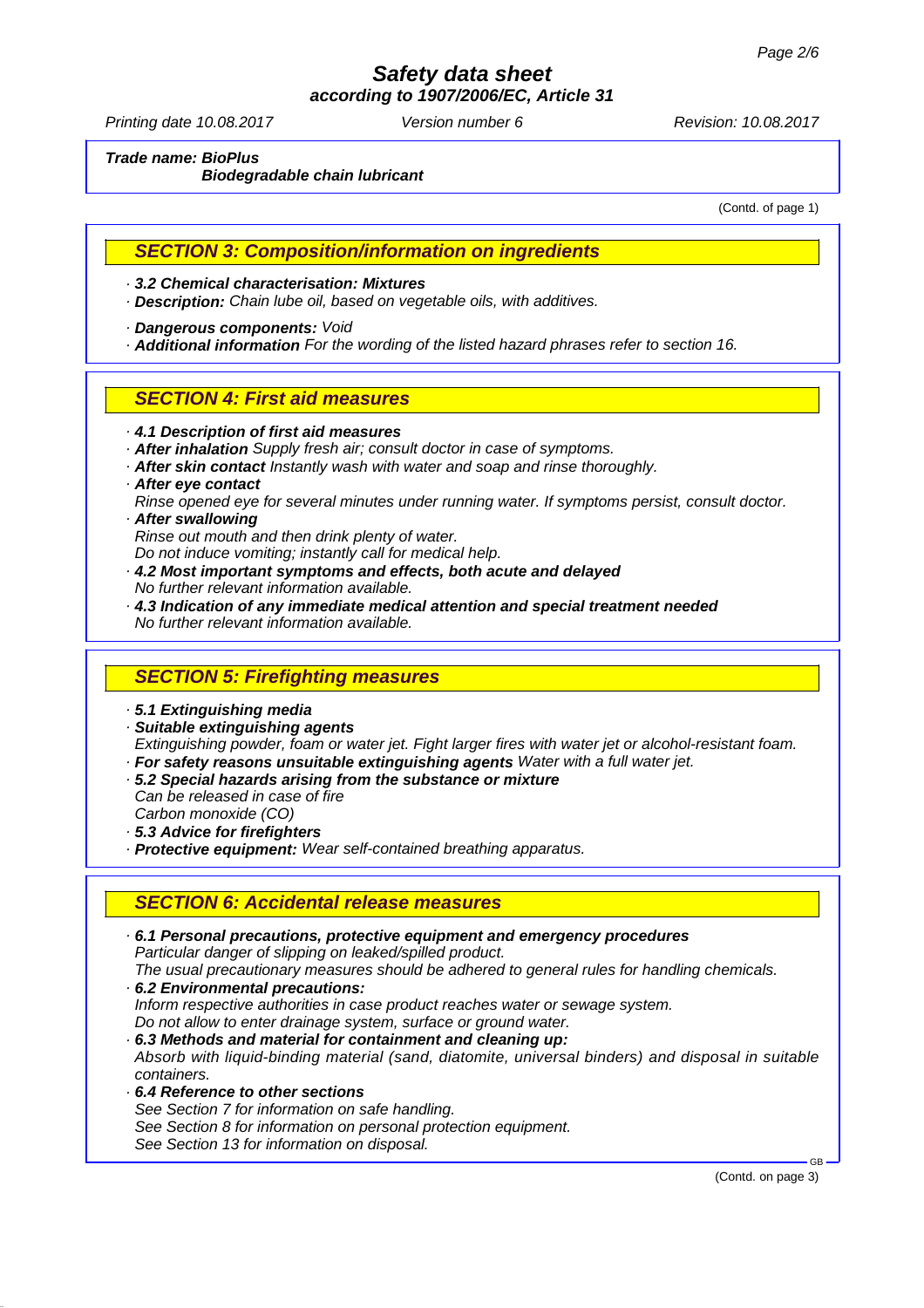*according to 1907/2006/EC, Article 31*

Printing date 10.08.2017 **Version number 6** Revision: 10.08.2017

*Trade name: BioPlus*

*Biodegradable chain lubricant*

(Contd. of page 2)

### *SECTION 7: Handling and storage*

*· 7.1 Precautions for safe handling No special precautions necessary if used correctly.*

- *· Information about protection against explosions and fires: No special measures required.*
- *· 7.2 Conditions for safe storage, including any incompatibilities*
- *· Storage*
- *· Requirements to be met by storerooms and containers:*
- *Prevent any penetration into the ground.*
- *· Information about storage in one common storage facility: Not required.*
- *· Further information about storage conditions: Must be stored in a collecting room.*
- *· Storage class 10*
- *· 7.3 Specific end use(s) No further relevant information available.*

#### *SECTION 8: Exposure controls/personal protection*

*· 8.1 Control parameters*

- *· Components with limit values that require monitoring at the workplace: The product does not contain any relevant quantities of materials with critical values that have to be monitored at the workplace.*
- *· 8.2 Exposure controls*
- *· Personal protective equipment*
- *· General protective and hygienic measures*
- *The usual precautionary measures should be adhered to general rules for handling chemicals. · Breathing equipment: Not required.*
- *· Protection of hands: Not required.*

#### *· Material of gloves*

*Oil resistant gloves*

*The selection of the suitable gloves does not only depend on the material, but also on further marks of quality and varies from manufacturer to manufacturer. As the product is a preparation of several substances, the resistance of the glove material can not be calculated in advance and has therefore to be checked prior to the application.*

*· Penetration time of glove material*

*The exact break through time has to be found out by the manufacturer of the protective gloves and has to be observed.*

- *· Eye protection: Safety glasses recommended during refilling.*
- *· Body protection: Protective work clothing.*

| . 9.1 Information on basic physical and chemical properties<br><b>General Information</b> |                       |  |
|-------------------------------------------------------------------------------------------|-----------------------|--|
| Appearance:                                                                               |                       |  |
| Form:                                                                                     | Fluid                 |  |
| Colour:                                                                                   | Brown                 |  |
| · Odour:                                                                                  | Type specific         |  |
| Change in condition                                                                       |                       |  |
| Melting point/freezing point:                                                             | -2 his-10°C           |  |
| Initial boiling point and boiling range: Not determined                                   |                       |  |
| · Flash point:                                                                            | >230°C (DIN ISO 2592) |  |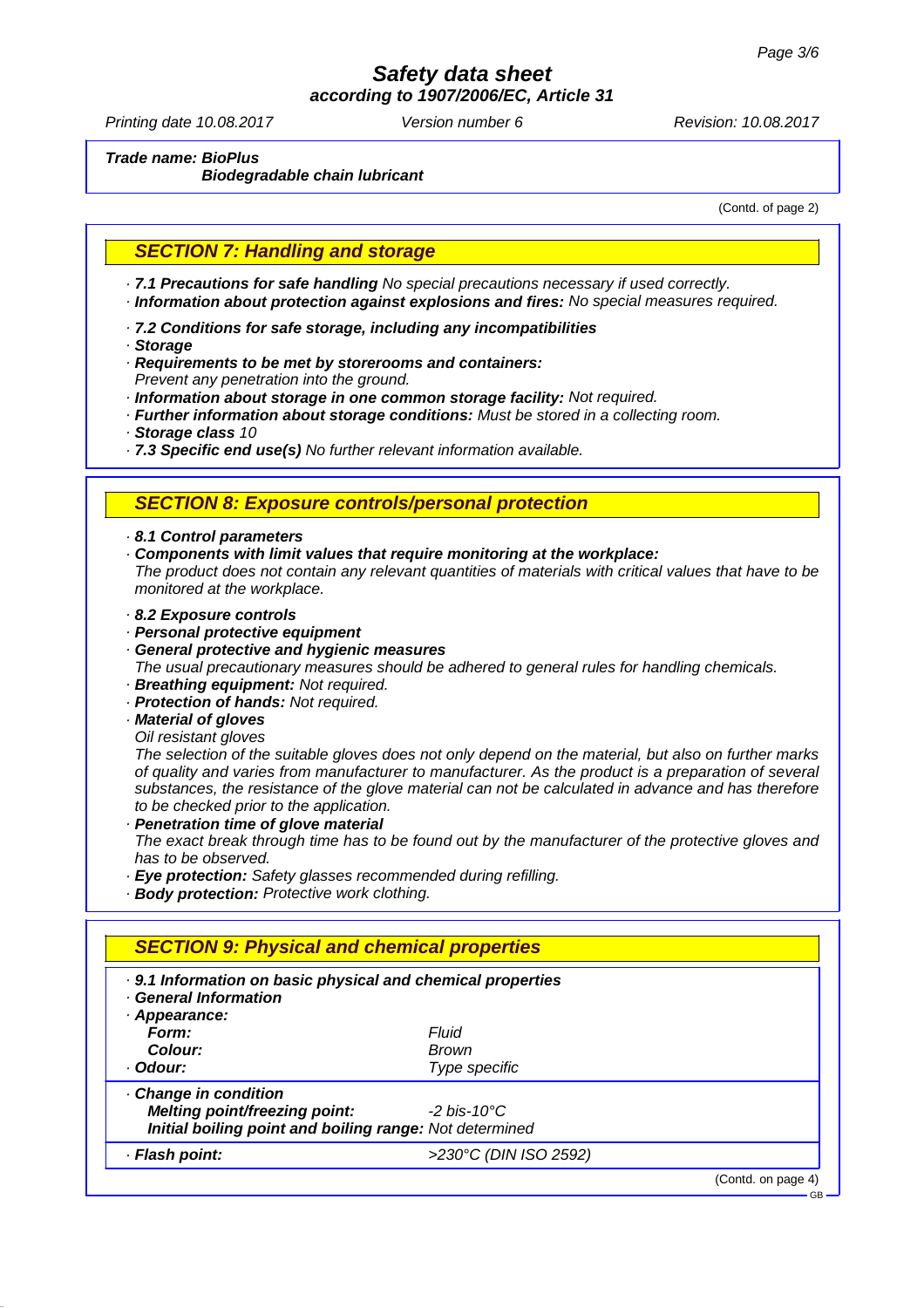*according to 1907/2006/EC, Article 31*

Printing date 10.08.2017 **Version number 6** Revision: 10.08.2017

*Trade name: BioPlus Biodegradable chain lubricant*

|                                                                           | (Contd. of page 3)                                                                                   |
|---------------------------------------------------------------------------|------------------------------------------------------------------------------------------------------|
| · Self-inflammability:                                                    | Product is not selfigniting.                                                                         |
| · Explosive properties:                                                   | Product is not explosive.                                                                            |
| · Vapour pressure:                                                        | Not determined.                                                                                      |
| ⋅ Density at 20°C                                                         | $0.92$ g/cm <sup>3</sup> (DIN 51757)                                                                 |
| · Solubility in / Miscibility with<br>Water:                              | Not miscible or difficult to mix                                                                     |
| · Partition coefficient: n-octanol/water:                                 | Not determined.                                                                                      |
| · Viscosity:<br>dynamic:<br>kinematic at 40°C:<br>. 9.2 Other information | Not determined.<br>37 mm <sup>2</sup> /s (ASTM D 7042)<br>No further relevant information available. |

## *SECTION 10: Stability and reactivity*

*· 10.1 Reactivity No further relevant information available.*

*· 10.2 Chemical stability*

*· Thermal decomposition / conditions to be avoided:*

- *No decomposition if used according to specifications.*
- *· 10.3 Possibility of hazardous reactions No dangerous reactions known*
- *· 10.4 Conditions to avoid No further relevant information available.*
- *· 10.5 Incompatible materials: No further relevant information available.*
- *· 10.6 Hazardous decomposition products: No dangerous decomposition products known*

## *SECTION 11: Toxicological information*

*· 11.1 Information on toxicological effects*

- *· Acute toxicity Based on available data, the classification criteria are not met.*
- *· Primary irritant effect:*
- *· Skin corrosion/irritation Based on available data, the classification criteria are not met.*
- *· Serious eye damage/irritation Based on available data, the classification criteria are not met.*
- *· Respiratory or skin sensitisation Based on available data, the classification criteria are not met.*
- *· CMR effects (carcinogenity, mutagenicity and toxicity for reproduction)*
- *· Germ cell mutagenicity Based on available data, the classification criteria are not met.*
- *· Carcinogenicity Based on available data, the classification criteria are not met.*
- *· Reproductive toxicity Based on available data, the classification criteria are not met.*
- *· STOT-single exposure Based on available data, the classification criteria are not met.*
- *· STOT-repeated exposure Based on available data, the classification criteria are not met.*
- *· Aspiration hazard Based on available data, the classification criteria are not met.*

## *SECTION 12: Ecological information*

- *· 12.1 Toxicity*
- *· Aquatic toxicity: No further relevant information available.*
- *· 12.2 Persistence and degradability No further relevant information available.*
- *· Other information: The product is readily biodegradable (OECD 301B / EU C.4-C).*
- *· 12.3 Bioaccumulative potential No further relevant information available.*
- *· 12.4 Mobility in soil No further relevant information available.*

(Contd. on page 5)

GB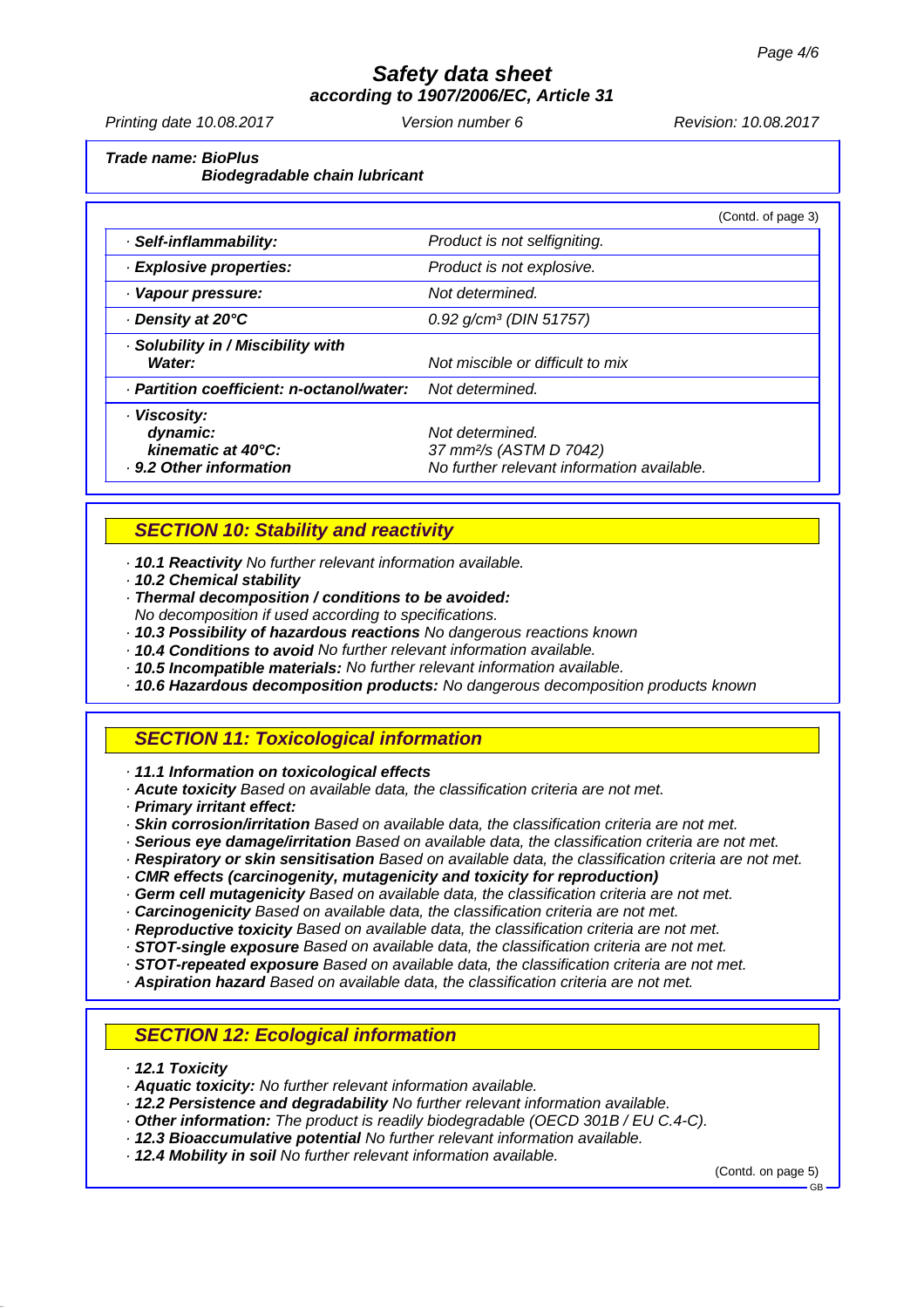*according to 1907/2006/EC, Article 31*

Printing date 10.08.2017 **Version number 6** Revision: 10.08.2017

*Trade name: BioPlus Biodegradable chain lubricant*

(Contd. of page 4)

- *· Additional ecological information:*
- *· General notes:*

*Water hazard class 1 (German Regulation) (Self-assessment): slightly hazardous for water. Do not allow undiluted product or large quantities of it to reach ground water, water bodies or sewage system.*

- *· 12.5 Results of PBT and vPvB assessment*
- *· PBT: Not applicable.*
- *· vPvB: Not applicable.*

*· 12.6 Other adverse effects No further relevant information available.*

- *SECTION 13: Disposal considerations*
- *· 13.1 Waste treatment methods*

#### *· Recommendation*

*The waste code numbers mentioned are recommendations based on the probable use of the product.*

*The product is suitable for processing by an approved recycling facility or can be disposed of at any government approved waste disposal facility.*

#### *· European waste catalogue*

*13 02 07\* readily biodegradable engine, gear and lubricating oils*

#### *· Uncleaned packagings:*

*· Recommendation:*

*Dispose of packaging according to regulations on the disposal of packagings. Packaging may be reused or recycled after cleaning.*

| <b>SECTION 14: Transport information</b>                                                      |                                                         |  |  |  |
|-----------------------------------------------------------------------------------------------|---------------------------------------------------------|--|--|--|
| $\cdot$ 14.1 UN-Number<br>· ADR/RID/ADN, ADN, IMDG, IATA                                      | Void                                                    |  |  |  |
| 14.2 UN proper shipping name<br>· ADR/RID/ADN, ADN, IMDG, IATA                                | Void                                                    |  |  |  |
| 14.3 Transport hazard class(es)                                                               |                                                         |  |  |  |
| · ADR/RID/ADN, ADN, IMDG, IATA<br>· Class                                                     | Void                                                    |  |  |  |
| ⋅ 14.4 Packing group<br>· ADR/RID/ADN, IMDG, IATA                                             | Void                                                    |  |  |  |
| · 14.5 Environmental hazards:<br>· Marine pollutant:                                          | No                                                      |  |  |  |
| 14.6 Special precautions for user                                                             | Not applicable.                                         |  |  |  |
| 14.7 Transport in bulk according to Annex II<br>of Marpol and the IBC Code<br>Not applicable. |                                                         |  |  |  |
| · Transport/Additional information:                                                           | Not dangerous according to the above<br>specifications. |  |  |  |
| · UN "Model Regulation":                                                                      | Void                                                    |  |  |  |
|                                                                                               | $GB -$                                                  |  |  |  |

(Contd. on page 6)